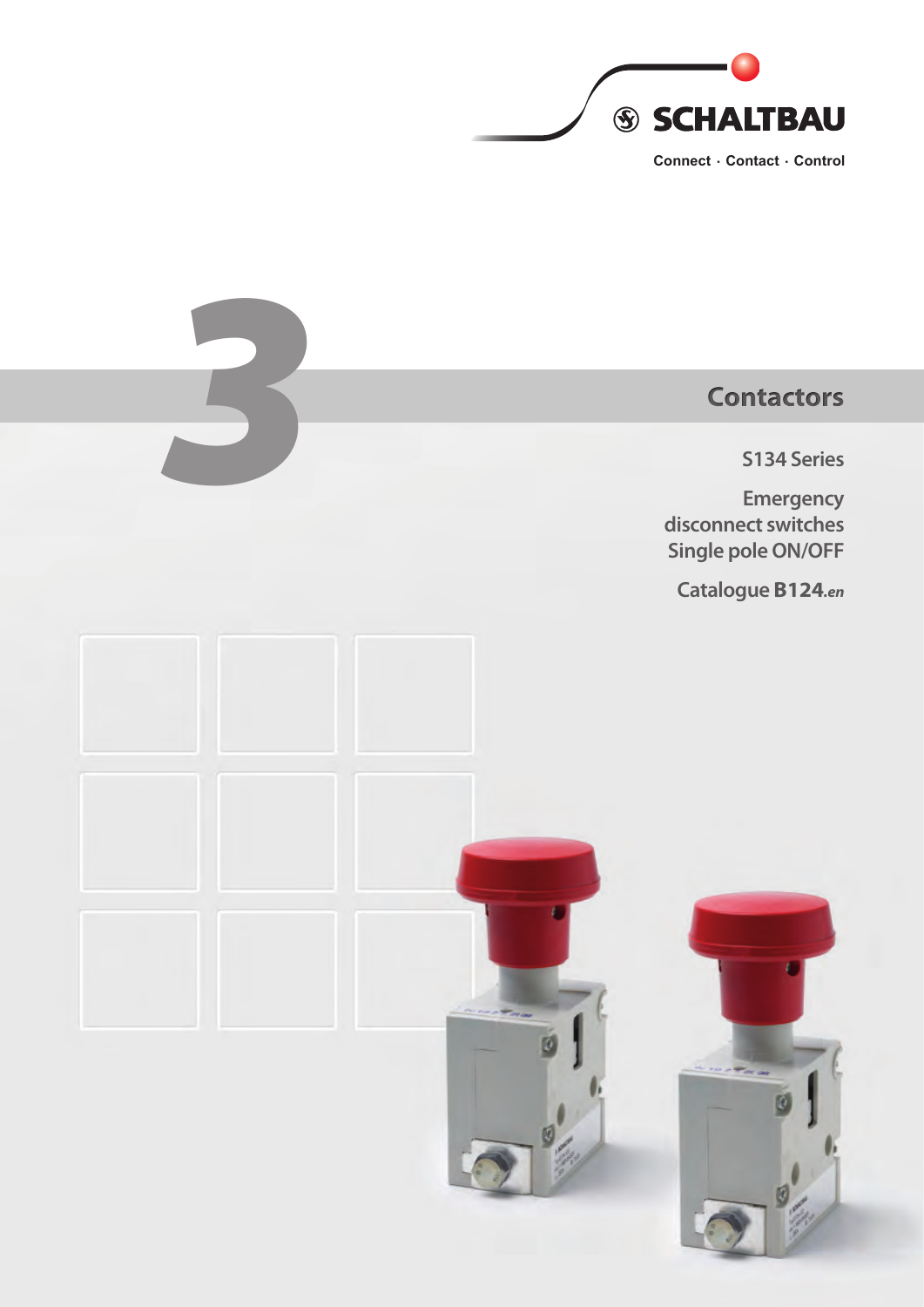<span id="page-1-0"></span>

### **S134 Series emergency disconnect switches** Single-pole ON/OFF

Schaltbau S132 Series manual disconnect switches are capable of opening a power circuit quickly and effectively.

Installation of these switches enhances safety at the work place significantly (meeting requirements for accident prevention).

S132 Series switches are intended for use with DC applications. Magnetic blowouts allow for higher breaking capacity. As a consequence the polarity of the terminals must be strictly observed when connecting these switches. Load circuits are closed by pulling the red mushroom knob and ruptered by pushing it down. The positive opening operation quarantees that the contacts

open in the event of an emergency. Thanks to its snap mechanism the switch once actuated will complete the switch off procedure in any case, because the snap mechanism works independent of the actuator. For ON and OFF there are two maintained positions.

Optional is a lockable version complete with cylinder lock. The disconnect switch may be locked when engaged to the OFF position so as to prevent unauthorized use - with key removable only in OFF position.

- Snap action with one NC contact block
- Magnetic blowouts
- Two bistable maintained positions for ON and OFF
- Auxiliary contact available

### **Features Applications**

Schaltbau emergency disconnect switches are designed for use with battery-powered vehicles such as:

- fork lift trucks
- reach trucks
- pedestrian stacker trucks
- other warehouse machines

### **Ordering code**

|                      | Beispiel:                                                         |  | S134-1-Z0-H11-M8-L1 |                                 |                       |
|----------------------|-------------------------------------------------------------------|--|---------------------|---------------------------------|-----------------------|
| <b>Series</b>        |                                                                   |  |                     |                                 | <b>Main terminals</b> |
| $S134-1$             | S134 single pole                                                  |  |                     | screw-type M8<br>screw-type M10 | M8                    |
| <b>Version</b>       |                                                                   |  |                     |                                 | M <sub>10</sub>       |
| Z <sub>0</sub>       | no lock cylinder                                                  |  |                     |                                 | <b>Housing sizes</b>  |
| Z1<br>Z <sub>2</sub> | lockable version<br>complete with lock plate and lock cylinder 51 |  |                     | standard<br>short housing       | L1<br>L2              |
|                      | Aux. contacts, number and type                                    |  |                     |                                 |                       |
| H <sub>00</sub>      | no auxiliary contact                                              |  |                     |                                 |                       |
| H <sub>0</sub> 1     | version for aux. contact assembly<br>HK-S134-L1                   |  |                     | <b>Accessories</b>              |                       |
| H <sub>11</sub>      | aux. contact assembly S840                                        |  |                     | Aux. contact assembly           | $HK-S134-L1*$         |
| H <sub>21</sub>      | aux. contact assembly S826                                        |  |                     | S826                            |                       |
| H31                  | aux. contact assembly S870 W1D1 t                                 |  |                     | Lock cylinder 51                | ZHS 4A251**           |
|                      |                                                                   |  |                     | Lock plate                      | $ZP-S13x**$           |

### *Note:*

*This catalogue shows only stock items. Forsome variants minimum quantities apply. Please ask for the conditions.*

*Special variant: If you need a special variant of the switch, please do not hesitate to contact us. Maybe the type ofswitch you are looking for is among our many special designs. If not, we can also supply customized designs. In this case minimum quantities apply..*

*Note:*  $\bigwedge$ 

*\* Retrofitting only possible with version for auxiliary contact assembly, e.g. S134-1-Z0-H01-M8-L1.*

*\*\* Retrofitting only possible with lockable version, e.g. S134-1-Z1-H00-M8-L1. With it, you can order lock cylinder 51 (ZHS 4A251) and lock plate (ZP-S13x) as accessories at any time later.*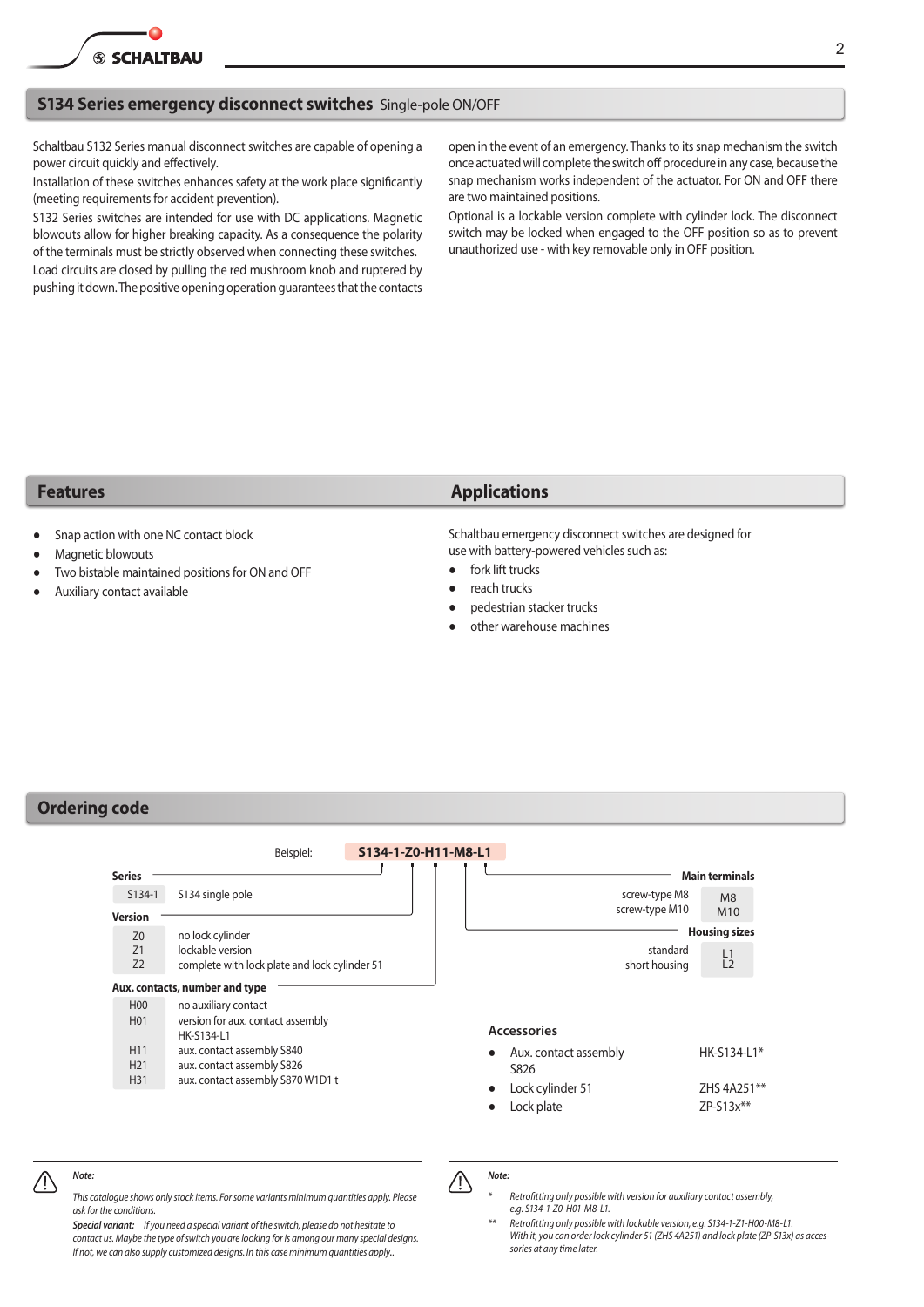## <span id="page-2-0"></span>**Circuit diagram Specifications**



| S134-1 Series                                    |                                                                                            |  |  |  |
|--------------------------------------------------|--------------------------------------------------------------------------------------------|--|--|--|
| Conventional thermal current Ith                 | 250 A                                                                                      |  |  |  |
| Inrush current                                   | 1.500 A                                                                                    |  |  |  |
| Rated operating current I <sub>e</sub>           | 24 V DC, L/R=15 ms, 300 A<br>80 V DC, L/R=15 ms, 250 A                                     |  |  |  |
| Maximum breaking capacity                        | 24 V DC, L/R=15 ms, 1,200 A<br>80 V DC, L/R=15 ms, 1,000 A                                 |  |  |  |
| Rated insulation voltage U <sub>i</sub>          | 160 V                                                                                      |  |  |  |
| Rated impulse withstand voltage U <sub>imp</sub> | 4 kV at PD3                                                                                |  |  |  |
| Mechanical endurance                             | 30,000 operating cycles                                                                    |  |  |  |
| Degree of protection (IEC 60529)                 | IP <sub>00</sub>                                                                           |  |  |  |
| Mounting position                                | any                                                                                        |  |  |  |
| Main terminals                                   | Bolts for M10 screws                                                                       |  |  |  |
| Auxiliary contact, snap-action switch            | S840 r, SPDT, $I_{th} = 6$ A<br>S826, SPDT, $I_{th} = 10 A$<br>S870, SPDT, $I_{th} = 10 A$ |  |  |  |
|                                                  | <b>SSCHALTBAU</b>                                                                          |  |  |  |

◠ **SSCHALTBAU** 

## **Dimension diagrams**



### **Accessories, Mounting**



*Note:*  $\bigwedge$ 

*Retrofitting only possible with lockable version, e.g. S134-1-Z1-H00-M8-L1, refer to ordering code.*

**Lock plate with lock cylinder 51 Aux. contact assembly HK-S134-L1 Cutout**





*Note:*

*Retrofitting only possible with version for auxiliary contact assembly, e.g. S134-1-Z0-H01-M8-L1, refer to ordering code.*



*Tightening torque::* ● *Main terminals(* **5** *): M8 / M10: 12 Nm max.*

● *Panel mounting (* **7** *): M5: 3 Nm max.*

*For mounting the red knob can be taken off. A 3 mm dia. pin put in a hole through both shafts serves as a countersupport.*